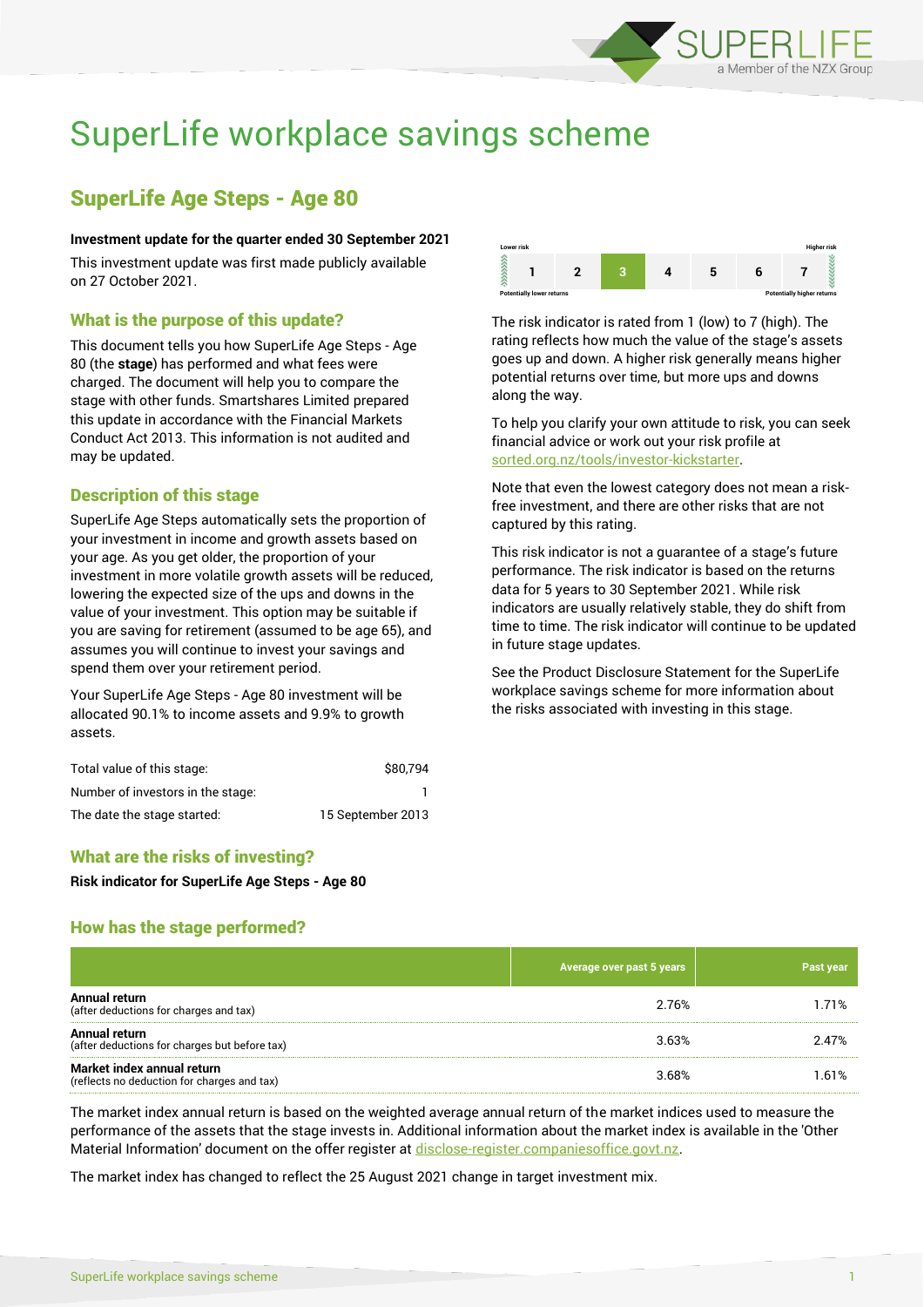

#### **Annual return graph**



This shows the return after fund charges and tax for each year ending 31 March since the fund started. The last bar shows the average annual return since the fund started, up to 30 September 2021.

**Important:** This does not tell you how the fund will perform in the future.

Returns in this update are after tax at the highest prescribed investor rate (PIR) of tax for an individual New Zealand resident. Your tax may be lower.

#### What fees are investors charged?

Investors in SuperLife Age Steps - Age 80 are charged fund charges. In the year to 31 March 2021 these were:

|                                                                  | % per annum of fund's net<br>asset value |  |
|------------------------------------------------------------------|------------------------------------------|--|
| <b>Total fund charges</b>                                        | 0.46%                                    |  |
| Which are made up of:                                            |                                          |  |
| <b>Total management and administration</b><br>charges (estimate) | 0.46%                                    |  |
| Including:                                                       |                                          |  |
| Manager's basic fee                                              | 0.45%                                    |  |
| Other management and<br>administration charges                   | 0.01%                                    |  |
| Other charges                                                    | Dollar amount per investor               |  |
| <b>Administration fee</b>                                        | \$12 per annum                           |  |

Investors may also be charged individual action fees for specific actions or decisions (for example, for transferring money to a KiwiSaver scheme other than the SuperLife KiwiSaver scheme). See the Product Disclosure Statement for the SuperLife workplace savings scheme for more information about those fees.

The fees set out above include GST where applicable.

Small differences in fees and charges can have a big impact on your investment over the long term.

## Example of how this applies to an investor

Jess had \$10,000 in the stage at the start of the year and did not make any further contributions. At the end of the year, Jess received a return after fund charges were deducted of \$171 (that is 1.71% of her initial \$10,000). Jess paid other charges of \$12. This gives Jess a total return after tax of \$159 for the year.

## What does the stage invest in?

#### **Actual investment mix**

This shows the types of assets that the fund invests in.

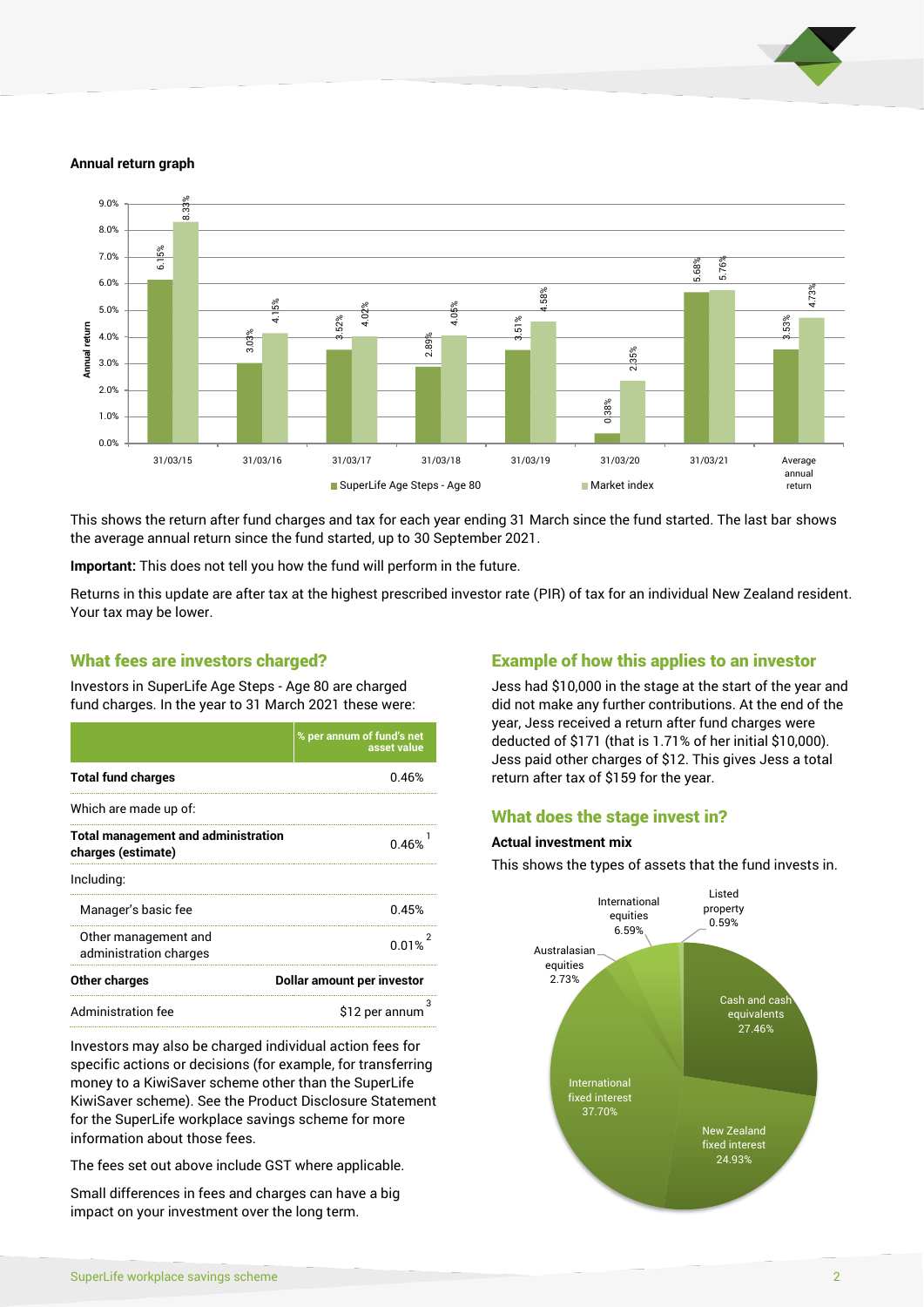

### **Target investment mix**

This shows the mix of assets that the stage generally intends to invest in.

| <b>Asset Category</b>        | <b>Target asset mix</b>  |
|------------------------------|--------------------------|
| Cash and cash equivalents    | 27.10%                   |
| New Zealand fixed interest   | 25.20%                   |
| International fixed interest | 37.80%                   |
| Australasian equities        | 2.50%                    |
| International equities       | 6.40%                    |
| Listed property              | 0.50%                    |
| Unlisted property            |                          |
| Commodities                  | $\overline{\phantom{a}}$ |
| Other                        | 0.50%                    |

## **Top 10 investments**

| <b>Name</b>                                        | % of stage's net<br>asset value | <b>Type</b>                  | <b>Country</b>       | <b>Credit rating</b><br>(if applicable) |
|----------------------------------------------------|---------------------------------|------------------------------|----------------------|-----------------------------------------|
| iShares Global Aggregate Bond UCITS ETF            | 22.86%                          | International fixed interest | Ireland              |                                         |
| Westpac 32 Day Notice Constant Maturity<br>Deposit | 3.65%                           | Cash and cash equivalents    | New Zealand          | AA-                                     |
| <b>ANZ NZD Current Account</b>                     | 1.79%                           | Cash and cash equivalents    | New Zealand          | AA-                                     |
| New Zealand Government 15/04/23 5.5% GB            | 1.67%                           | New Zealand fixed interest   | New Zealand          | AAA                                     |
| New Zealand Government 15/04/25 2.75% GB           | 1.36%                           | New Zealand fixed interest   | New Zealand          | AAA                                     |
| New Zealand Government 20/04/29 3.0% GB            | 1.34%                           | New Zealand fixed interest   | New Zealand          | AAA                                     |
| New Zealand Government 15/05/24 0.50% GB           | 1.29%                           | New Zealand fixed interest   | New Zealand          | AAA                                     |
| New Zealand Government 15/04/27 4.50% GB           | 1.14%                           | New Zealand fixed interest   | New Zealand          | AAA                                     |
| New Zealand Government 15/04/37 2.75% GB           | 1.01%                           | New Zealand fixed interest   | New Zealand          | AAA                                     |
| Vanguard S&P 500 ETF                               | 0.99%                           | International equities       | <b>United States</b> |                                         |
|                                                    |                                 |                              |                      |                                         |

The top 10 investments make up 37.11% of the stage's net asset value.

## **Currency hedging**

The stage invests into funds which hedge their foreign currency exposure.